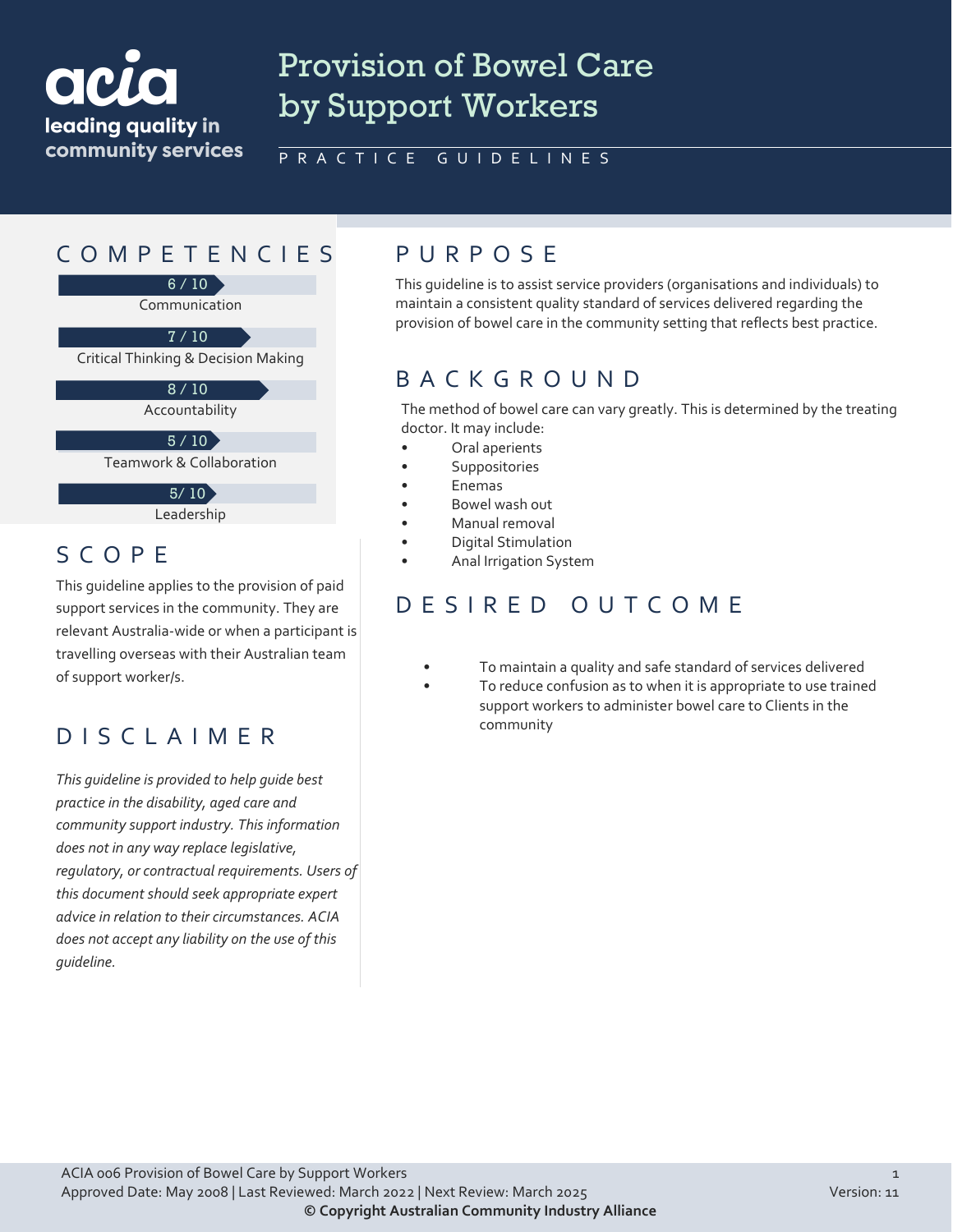## DEFINITIONS & SUPPORTING INFORMATIO N

**Support Worker** - A paid person who assists people to perform tasks of daily living so as to participate in social, family and community activities in the person's home and their community. Support Workers have been commonly known in the past as attendant care worker, disability worker, aged care worker, community worker, homecare worker, care worker or paid carer. The Support Worker is a paid person who has access to education, support and advice from the Service Provider line manager or team leader.

**Service Provider** - Organisation or person accountable for the delivery of supports to Clients.

**Carer** - a person that provides supports to the Client at no cost (generally family or friend).

**Support Worker Competency** - trained and assessed as competent by a Registered Nurse or a person deemed competent by the provider to safely and appropriately perform a specified task as a support worker.

**Medication** means any substance which is supplied by a pharmacist or doctor, or dispensed by a pharmacist on the prescription of a doctor, or supplied directly by the doctor, and has a label attached to it. The term also includes any over the counter medication or natural therapy products.

**Client** means the service user, participant, user, care recipient, consumer or person receiving the nursing or support services. As Client involvement and service direction has increased it is imperative to involve the client in all aspects of the service delivery and the direction of their services to their ability.

**Plan** means a Service Plan, Support Plan or Individual Plan (however titled – the plan) is a document developed in response to a request for service. It is developed by a Registered Nurse or a person deemed competent by the provider from the service provider, prior to the commencement of service delivery. It outlines the expected outcomes of the requested care/services and the tasks, duties and interventions required to meet the care and service needs of the client (within the parameters of the funding program). The plan guides and directs the individual support worker or Registered Nurse in their day-to- day delivery of the services.

**Registered Nurse** means a person who has completed the prescribed educational preparation, demonstrated competence for practice, and is registered and licensed with the Australian Health Practitioner Regulation Agency (AHPRA) as a Registered Nurse.

**Support Worker Competency** means a support worker who has been trained and assessed as competent by skilled registered nurse or a person deemed competent by the provider

**Digital Stimulation** Digital rectal stimulation can be performed by gently inserting a gloved lubricated finger to the middle joint of the finger through the anus into the rectum and slowly rotating the finger in a circular motion maintaining contact with the rectal mucosa.

**Anal irrigation system** is a medical device used to help empty the lower colon in clients who suffer from faecal incontinence, chronic constipation and/or need prolonged bowel cleansing procedures.

**Autonomic Dysreflexia** is a potentially dangerous clinical syndrome that develops in individuals with spinal injury, resulting in acute, sudden uncontrolled hypertension, Ponding headache, Bradycardia, Flushing, Blotching of skin above spinal cord injury level, Profuse sweating, Chills without fever, Nasal congestion, Blurred vision, Shortness of breath, Sense of apprehension or anxiety...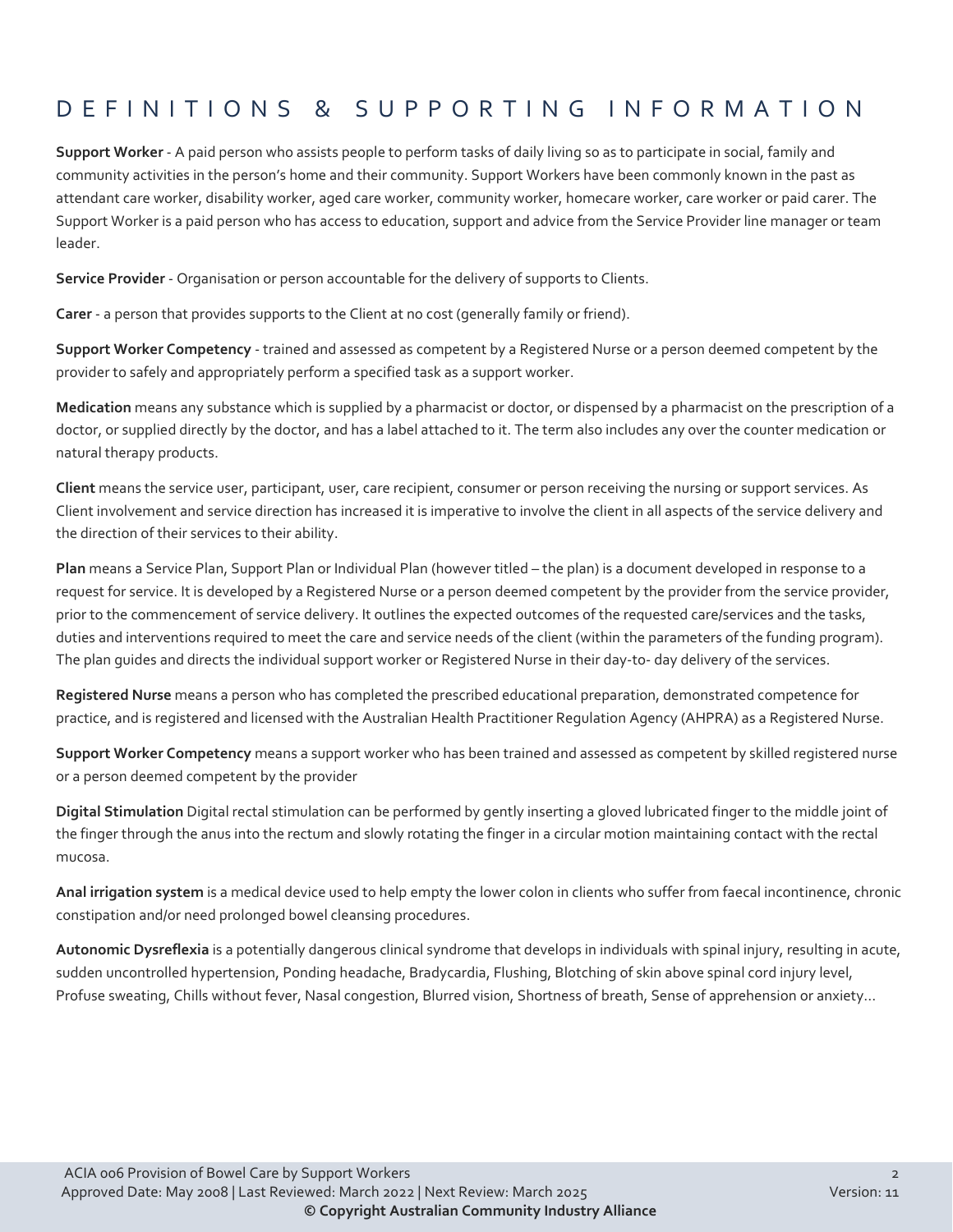## GUIDELINE

#### **Service Provider**

As a part of any community service or support delivered by support workers the service provider will:

- Assess the initial care needs with the client;
- Review the status of constipation (Saga et al., 2014);
- Determine the areas of bowel care that the support worker may attend;
- Develop plans with identified outcomes ;
- Provide written procedures on the provision of bowel care by the support worker this may be included as part of the plan;
- Policies and procedures for bowel care should be clearly documented in the home and only changed by the doctor, registered nurse or person deemed competent by the provider;
- Identify education needs for support workers;
- Provide relevant competency-based training and assessment processes for the support workers to ensure they are competent to perform the prescribed duties, tasks and interventions;
- Monitor, review, evaluate and adapt as required the service, plans and outcomes with the involvement of the Client.

It is recommended wherever possible, that initial bowel care training should be provided by the discharging hospital or specialist in the area.

#### **Support workers**

Support workers may:

• Perform any task on the plan apart from those that must be performed by a Registered Nurse

Support workers must:

- Complete competency training and assessment in the task by the service provider
- Follow the plan as provided by the service provider
- Report to their supervisor any changes or variations for advice
- Not change any plan
- Report any issues arising from the delivery of bowel care (such as: bowels not open, bleeding, constipation, diarrhoea, autonomic dysreflexia) to the service provider for further advice
- Identify and report to their supervisor any gaps in their ability to deliver the required service

Considerations for baseline Bowel Assessments and Review:

- Unexplained change in bowel habit
- Cramping
- Confusion and / or Delirium
- **Fever**
- Pain, including abdominal or lower back pain that is new or worsening
- Rectal bleeding or pain
- Presence of mucous/blood in stool
- Urinary incontinence that is new or worsening
- Urinary tract symptoms, such as pain or decreased flow1
- Anaemia
- Weight loss
- Autonomic hyperreflexia (may occur if the constipation occurs in client with a spinal injury / conditions such as Multiple Sclerosis
- Presence of interstitial worms in the stool
- Severe diarrhoea (may cause acute dehydration)

Digital Rectal activities or administration of PR Medications are **NOT** to be provided to:

- Neutropenic or thrombocytopenic
- Clients who have had recent colorectal surgery or trauma
- Clients who are in the post-operative period following radical prostatectomy

ACIA 006 Provision of Bowel Care by Support Workers 3

Approved Date: May 2008 | Last Reviewed: March 2022 | Next Review: March 2025 Version: 11 **© Copyright Australian Community Industry Alliance**